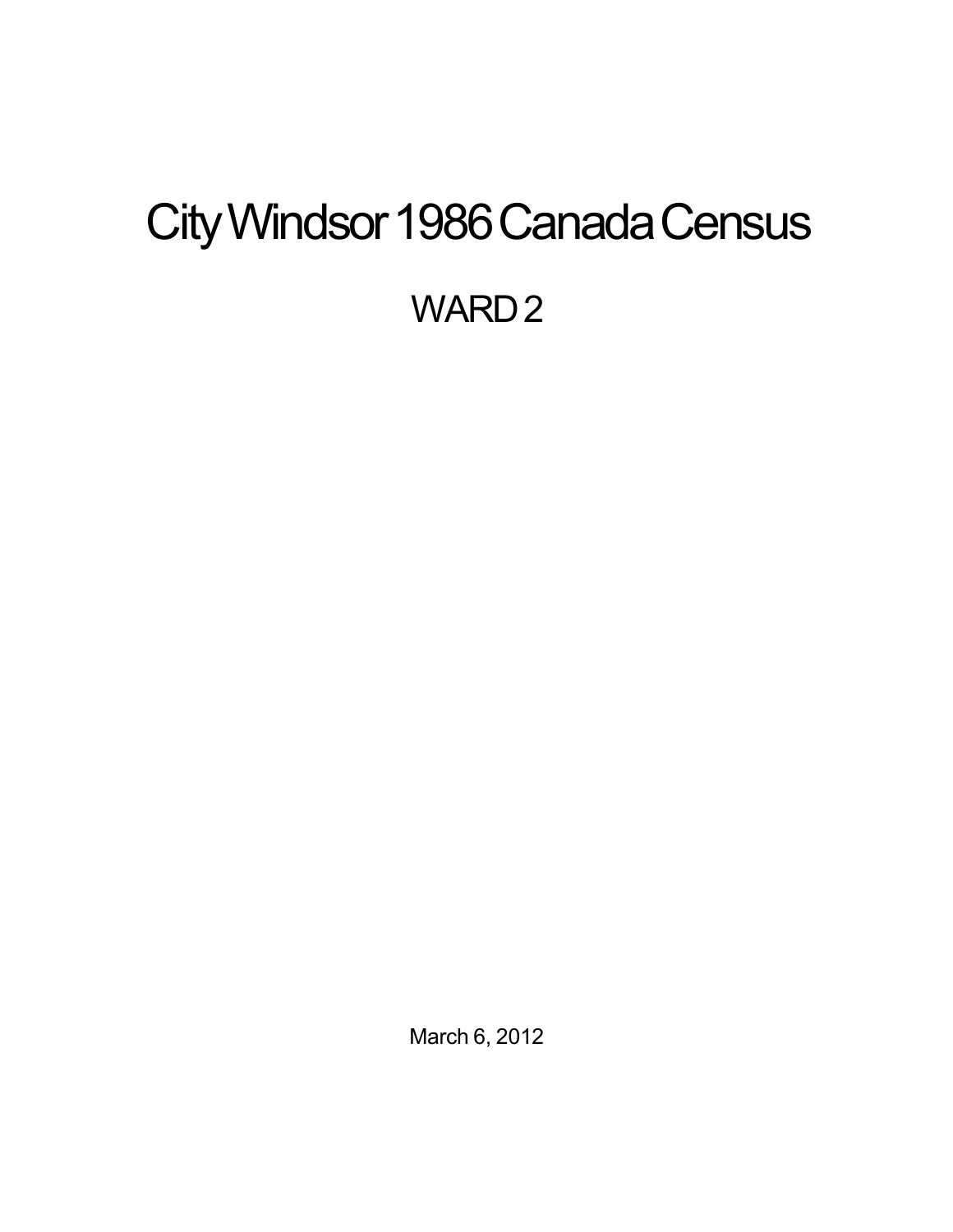## **Table of Contents**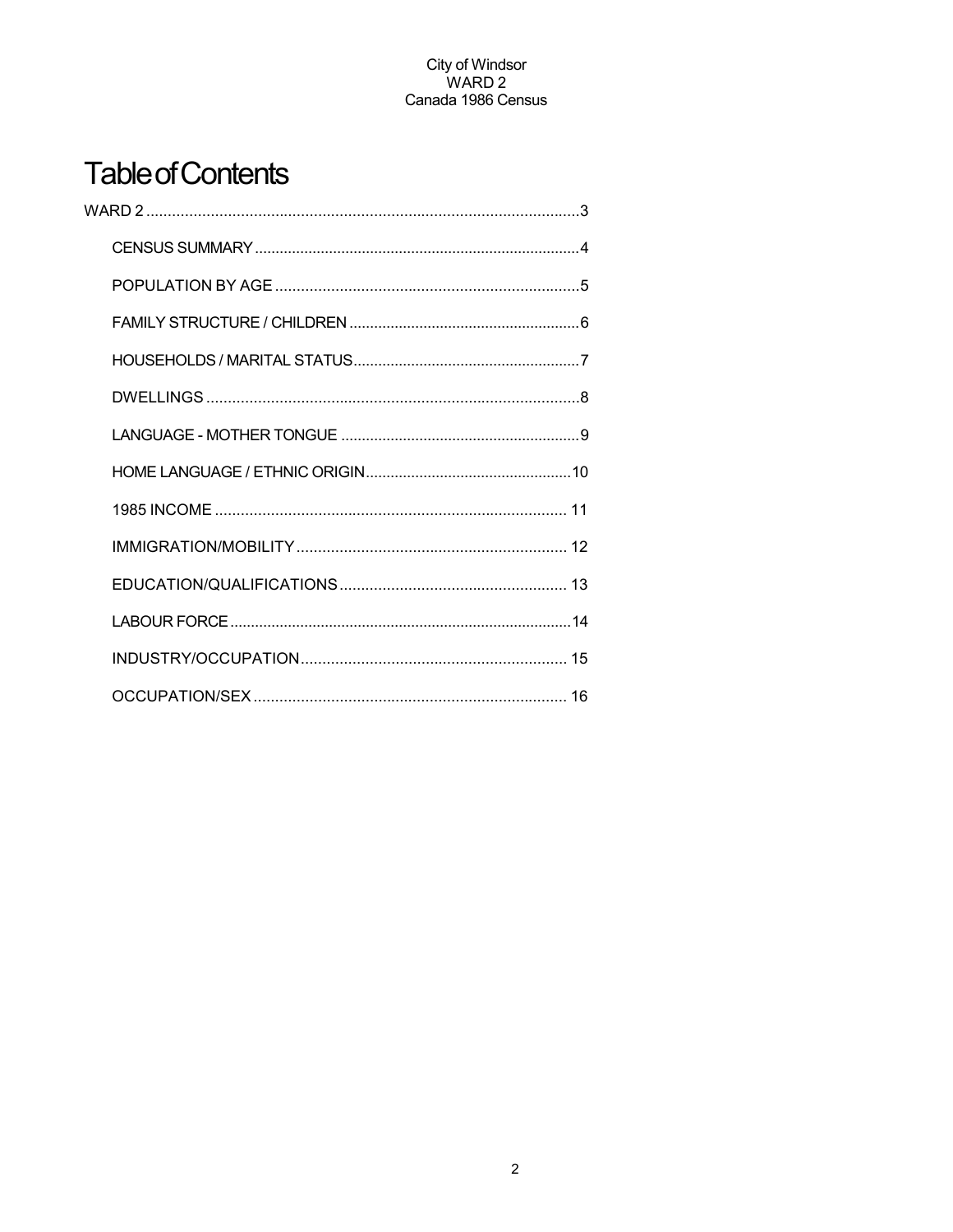## WARD 2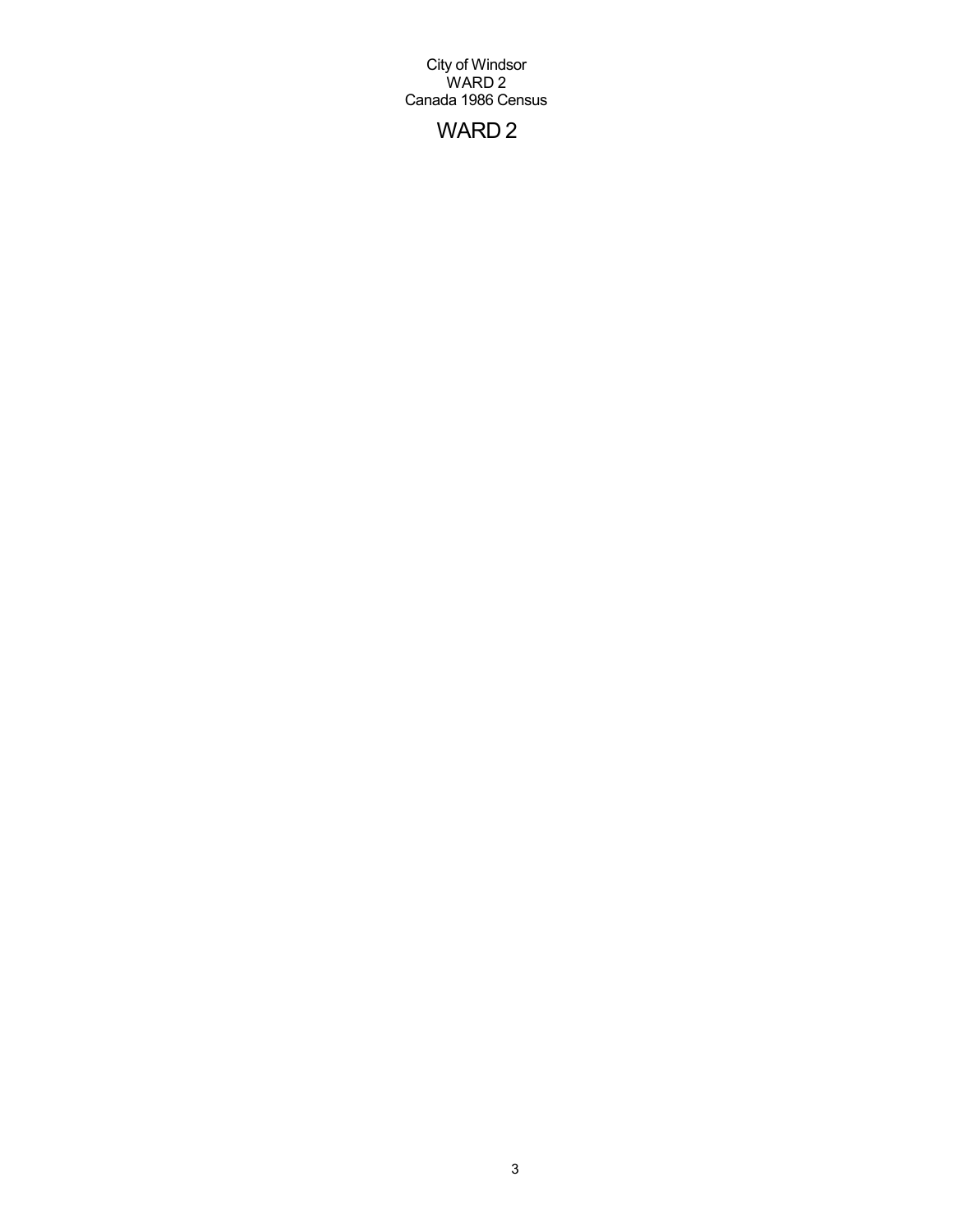## CENSUS SUMMARY

| <b>CENSUS SUMMARY</b>          | <b>WARD2</b>         |  |
|--------------------------------|----------------------|--|
| Total population (% base)      | 38,849               |  |
| By sex:                        |                      |  |
| Male                           | 18,42047%            |  |
| Female                         | 20,39052%            |  |
| By age:                        |                      |  |
| 0 to 4 years                   | 2,350 6%             |  |
| 5 to 19 years                  | 7,17518%             |  |
| 20 to 24 years                 | 4,54512%             |  |
| 25 to 34 years                 | 7,04018%             |  |
| 35 to 44 years                 | 4,44011%             |  |
| 45 to 54 years                 | 3,475 9%<br>3,91010% |  |
| 55 to 64 years                 |                      |  |
| 65 to 74 years                 | 3,050 8%             |  |
| 75 years and over              | 2,960 8%             |  |
| Average age of population      | 37.2                 |  |
| Total census families (% base) | 9,605                |  |
| <b>Husband-wife families</b>   | 7,58579%             |  |
| With no children at home       | 3,42536%             |  |
| With children at home          | 4,18044%             |  |
| Lone-parent families           | 2,03021%             |  |
| <b>Total children at home</b>  | 11,350               |  |
| Average children per family    | 1.2                  |  |
| Private households (% base)    | 15,625               |  |
| <b>Persons in households</b>   | 36,820               |  |
| Average persons per household  | 2.4                  |  |
| Occupied dwellings (% base)    | 15,625               |  |
| Owned                          | 7,30047%             |  |
| <b>Rented</b>                  | 8,29553%             |  |
| Single detached house          | 7,70049%             |  |
| Apartment 5 or more storeys    | 2,77018%             |  |
| Other type of dwelling         | 5,12533%             |  |
| 1985 Avg. hhld income (est.)   | 27,026               |  |
|                                |                      |  |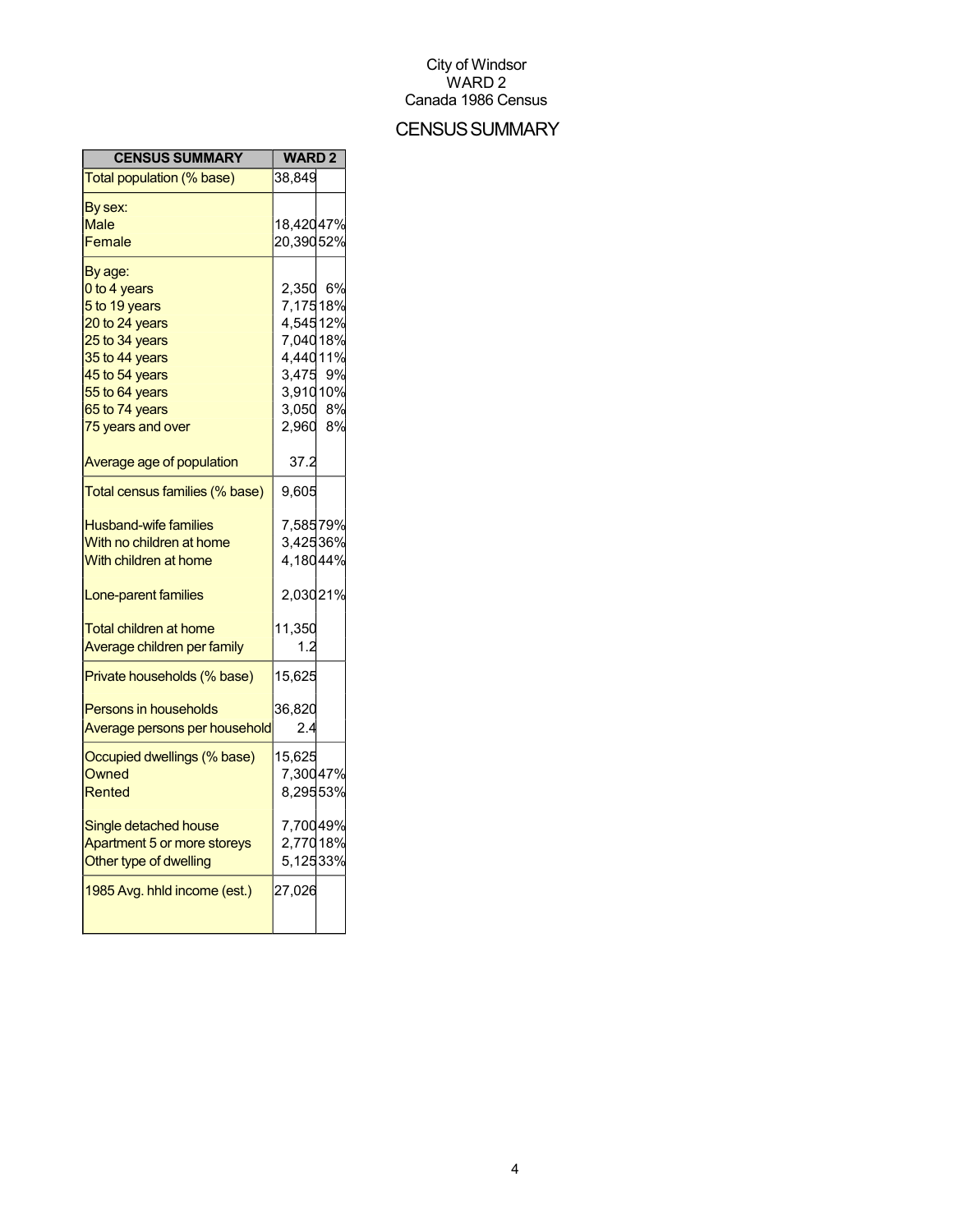## POPULATIONBYAGE

| <b>POPULATION BY AGE   WARD 2</b>              |           |    |
|------------------------------------------------|-----------|----|
| Total population ( <mark>% Base)</mark> 38,849 |           |    |
| Average age of population                      | 37.2      |    |
| By age:                                        |           |    |
| <mark>0 - 4 years</mark>                       | 2,350 6%  |    |
| 5 - 9 years                                    | 2,105     | 5% |
| 10 - 14 years                                  | 2,305 6%  |    |
| 15 - 19 years                                  | 2,765 7%  |    |
| 20 - 24 years                                  | 4,54512%  |    |
| 25 - 34 years                                  | 7,04018%  |    |
|                                                | 4,44011%  |    |
| 35 - 44 years                                  |           |    |
| 45 - 54 years                                  | 3,475 9%  |    |
| 55 - 64 years                                  | 3,91010%  |    |
| 65 - 74 years                                  | 3,050 8%  |    |
| 75 years and over                              | 2,960     | 8% |
| <b>Male population</b>                         | 18,42047% |    |
| Average age of males                           | 35        |    |
|                                                |           |    |
| By age:                                        |           |    |
| <mark>0 - 4 years</mark>                       | 1,210     | 3% |
| 5 - 9 years                                    | 1,090     | 3% |
| 10 - 14 years                                  | 1,095     | 3% |
| 15 - 19 years                                  | 1,330     | 3% |
| 20 - 24 years                                  | 2,260     | 6% |
| 25 - 34 years                                  | 3,690     | 9% |
| 35 - 44 years                                  | 2,160     | 6% |
| 45 - 54 years                                  | 1,670     | 4% |
| 55 - 64 years                                  | 1,800     | 5% |
| 65 - 74 years                                  | 1,205     | 3% |
| 75 years and over                              | 935       | 2% |
|                                                |           |    |
| <b>Female population</b>                       | 20,39052% |    |
| Average age of females                         | 39.1      |    |
| By age:                                        |           |    |
| 0 - 4 years                                    | 1,140     | 3% |
| 5 - 9 years                                    | 1,015     | 3% |
|                                                | 1,210     | 3% |
| 10 - 14 years                                  |           |    |
| 15 - 19 years                                  | 1,435     | 4% |
| 20 - 24 years                                  | 2,285     | 6% |
| 25 - 34 years                                  | 3,350     | 9% |
| 35 - 44 years                                  | 2,280     | 6% |
| 45 - 54 years                                  | 1,805     | 5% |
| 55 - 64 years                                  | 2,110     | 5% |
| 65 - 74 years                                  | 1,845 5%  |    |
| 75 years and over                              | 2,025     | 5% |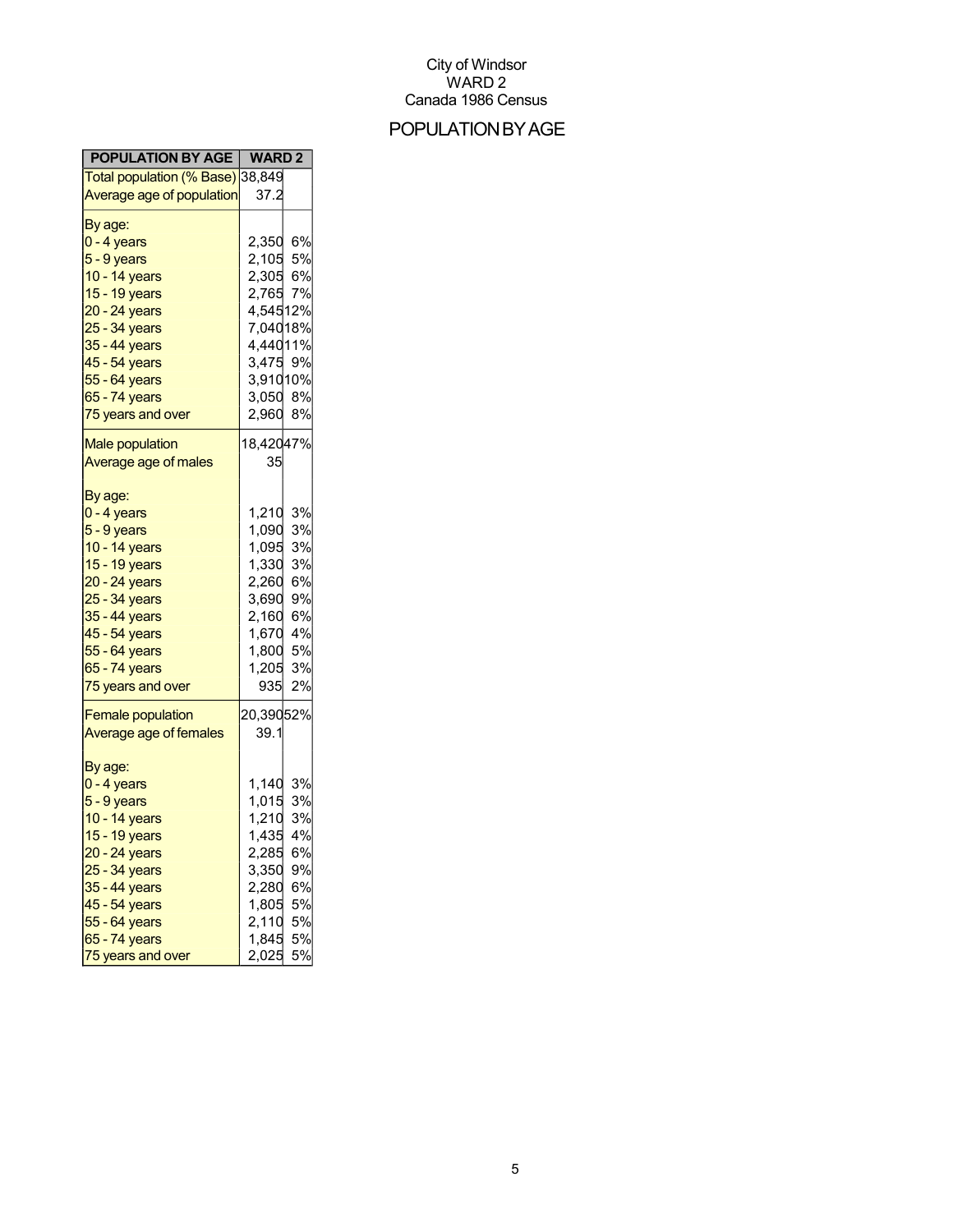## FAMILYSTRUCTURE/CHILDREN

| <b>FAMILY STRUCTURE / CHILDREN</b> | <b>WARD2</b> |        |
|------------------------------------|--------------|--------|
| Total census families (% base)     | 9,605        |        |
|                                    |              |        |
| By family structure:               |              |        |
| <b>Total husband-wife families</b> | 7,58579%     |        |
| With no children at home           | 3,42536%     |        |
| With children at home              | 4,18044%     |        |
| 1 child                            | 1,65017%     |        |
| 2 children                         | 1,51516%     |        |
| 3 or more children                 | 1,03511%     |        |
| Lone-parent families               | 2,03021%     |        |
| Lone male parent                   |              | 300 3% |
| 1 child at home                    |              | 165 2% |
| 2 children at home                 |              | 65 1%  |
| 3 or more children at home         |              | 30 0%  |
| Lone female parent                 | 1,69018%     |        |
| 1 child at home                    |              | 99010% |
| 2 children at home                 |              | 480 5% |
| 3 or more children at home         |              | 245 3% |
| Total children at home (%base)     | 11,350       |        |
| $0 - 5$ years                      | 2,68524%     |        |
| $6 - 14$ years                     | 3,91534%     |        |
| 15 - 17 years                      | 1,42013%     |        |
| 18 - 24 years                      | 2,38521%     |        |
| 25 years and over                  |              | 905 8% |
| Average children/family            | 1.2          |        |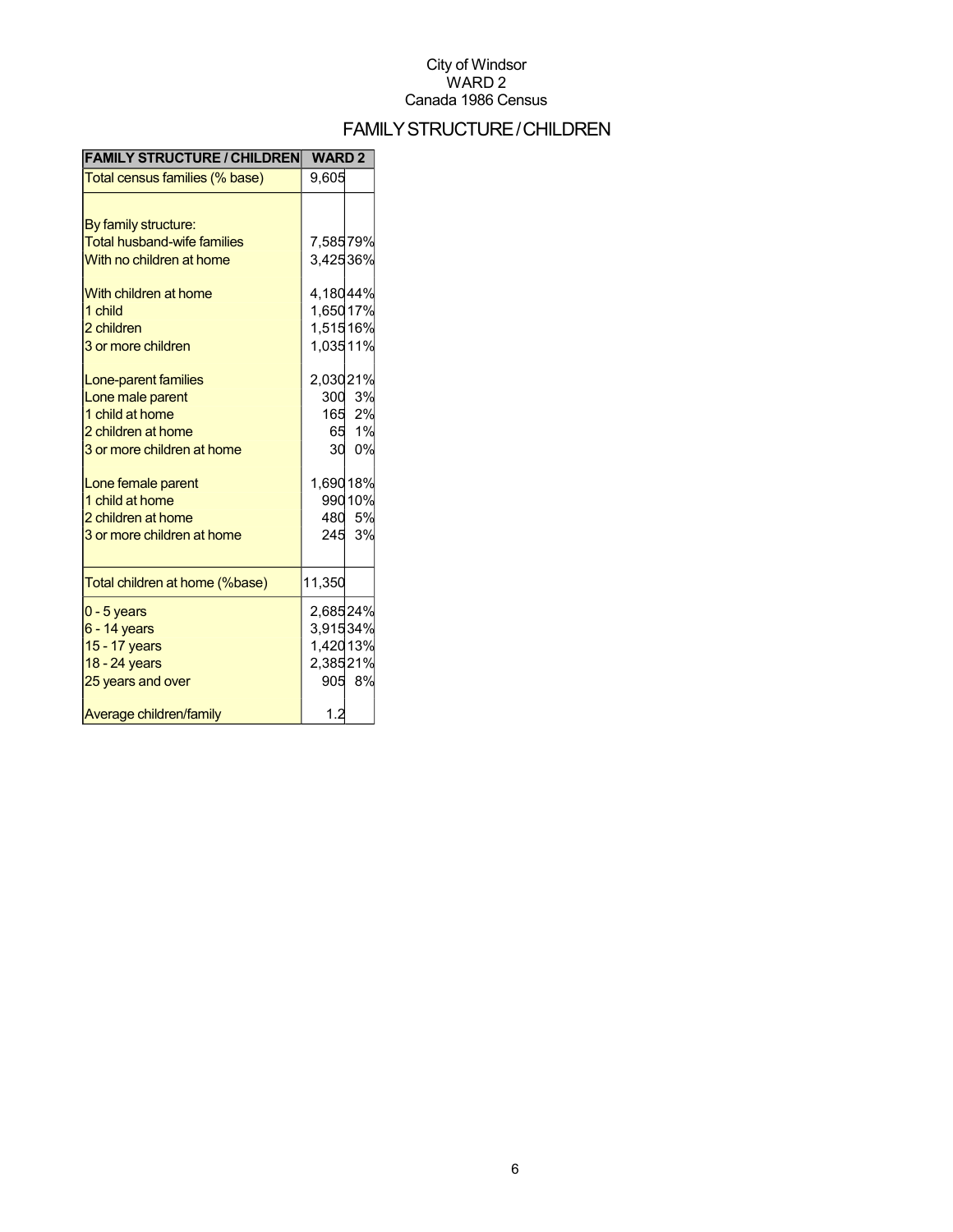## HOUSEHOLDS/MARITALSTATUS

| <b>HOUSEHOLDS / MARITAL STATUS</b>                | <b>WARD2</b> |        |
|---------------------------------------------------|--------------|--------|
| Private households (% base)                       | 15,625       |        |
| By size of household:                             |              |        |
| 1 person                                          | 5,27534%     |        |
| 2 persons                                         | 4,74030%     |        |
| 3 persons                                         | 2,38515%     |        |
| 4 - 5 persons                                     | 2,72017%     |        |
| 6 or more persons                                 |              | 510 3% |
| By number of census families:                     |              |        |
| Non-family households                             | 6,18040%     |        |
| <b>Family households</b>                          | 9,44060%     |        |
| 1 census family                                   | 9,29059%     |        |
| 2 or more census families                         |              | 150 1% |
| Persons in private households                     | 36,820       |        |
| Average persons per household                     | 2.4          |        |
| Census families in private<br>households (% base) | 9,605        |        |
|                                                   |              |        |
| By size of census family:                         |              |        |
| 2 person family                                   | 4,57048%     |        |
| 3 persons                                         | 2,23523%     |        |
| 4 persons                                         | 1,74518%     |        |
| 5 or more persons                                 | 1,10011%     |        |
| Total population (% base)                         | 38,770       |        |
| By marital status, for persons                    |              |        |
| 15 years of age and over:                         |              |        |
| Single (never married)                            | 9,71525%     |        |
| <b>Married</b>                                    | 15,75041%    |        |
| Widowed                                           | 3,545 9%     |        |
| <b>Divorced</b>                                   | 1,905 5%     |        |
| Separated                                         | 1,185        | 3%     |
|                                                   |              |        |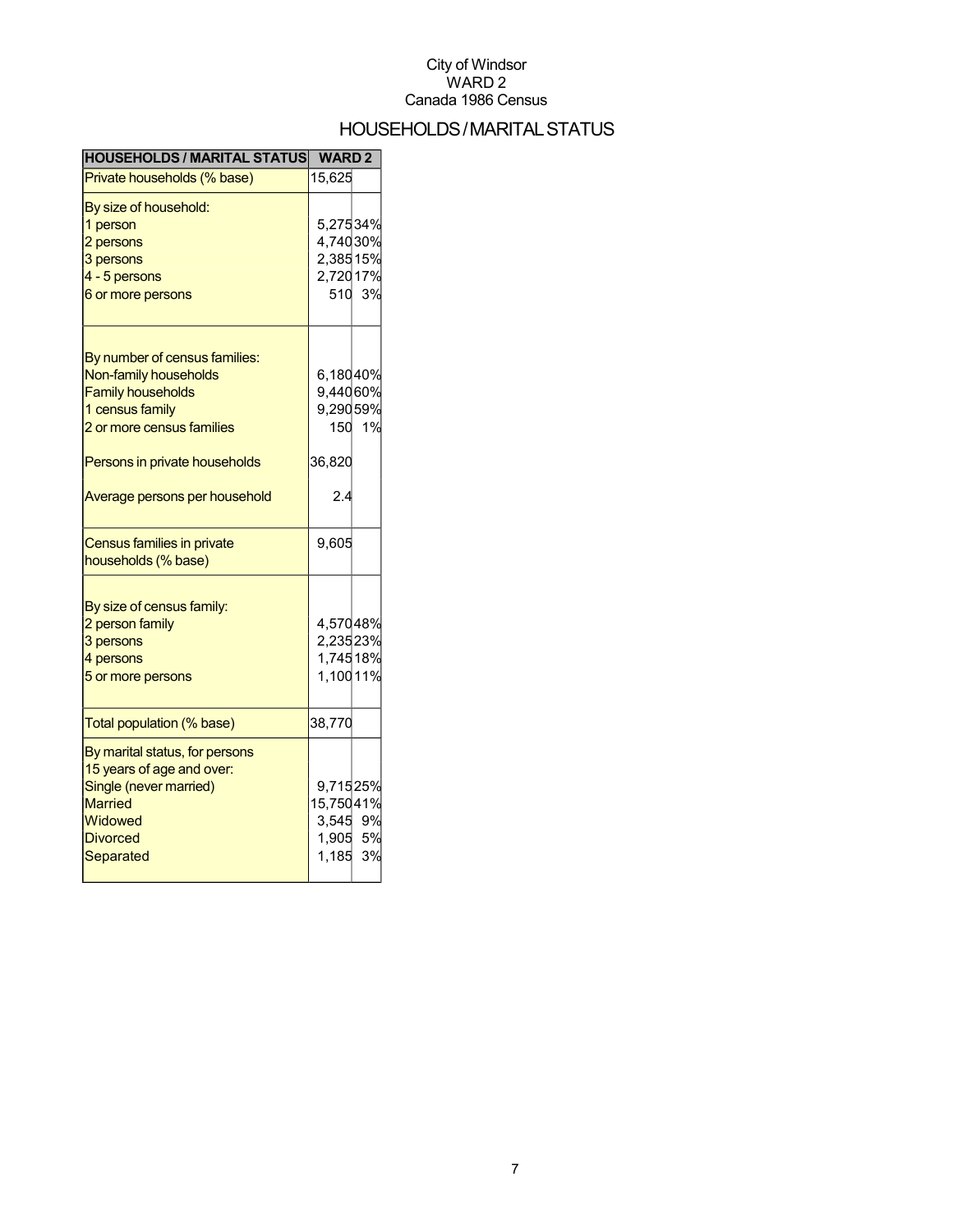## DWELLINGS

| <b>DWELLINGS</b>                                                                                                                                                                              | <b>WARD2</b>                                                   |              |
|-----------------------------------------------------------------------------------------------------------------------------------------------------------------------------------------------|----------------------------------------------------------------|--------------|
| Occupied dwellings (% base) 15,625                                                                                                                                                            |                                                                |              |
| By tenure:<br><b>Rented</b><br>Owned<br><b>On Reserve</b><br>By dwelling type:<br>Single detached house<br>Apartment 5 or more stories<br><b>Movable dwelling</b><br>All other dwelling types | 8,29553%<br>7,30047%<br>O.<br>7,70049%<br>2,77018%<br>5,12533% | 0%<br>0%     |
| By age of dwelling - total<br><b>Constructed before 1946</b><br>1946 - 1960<br>1961 - 1970<br>1971 - 1980<br>1981 - 1986                                                                      | 15,640<br>6,88544%<br>3,50522%<br>1,67011%<br>3,15520%         | 390 2%       |
| Dwellings with central heat<br>Gas<br>Electricity<br>Oil<br><b>Other fuels</b>                                                                                                                | 14,87095%<br>10,15565%<br>4,96532%<br>105                      | 440 3%<br>1% |
| <b>Tenant occupied households</b><br>With rent >= 30% hhld inc.<br>Owner occupied households<br>Payments >= 30% hhld. inc.                                                                    | 8,155<br>3,38041%<br>7,295                                     | 96013%       |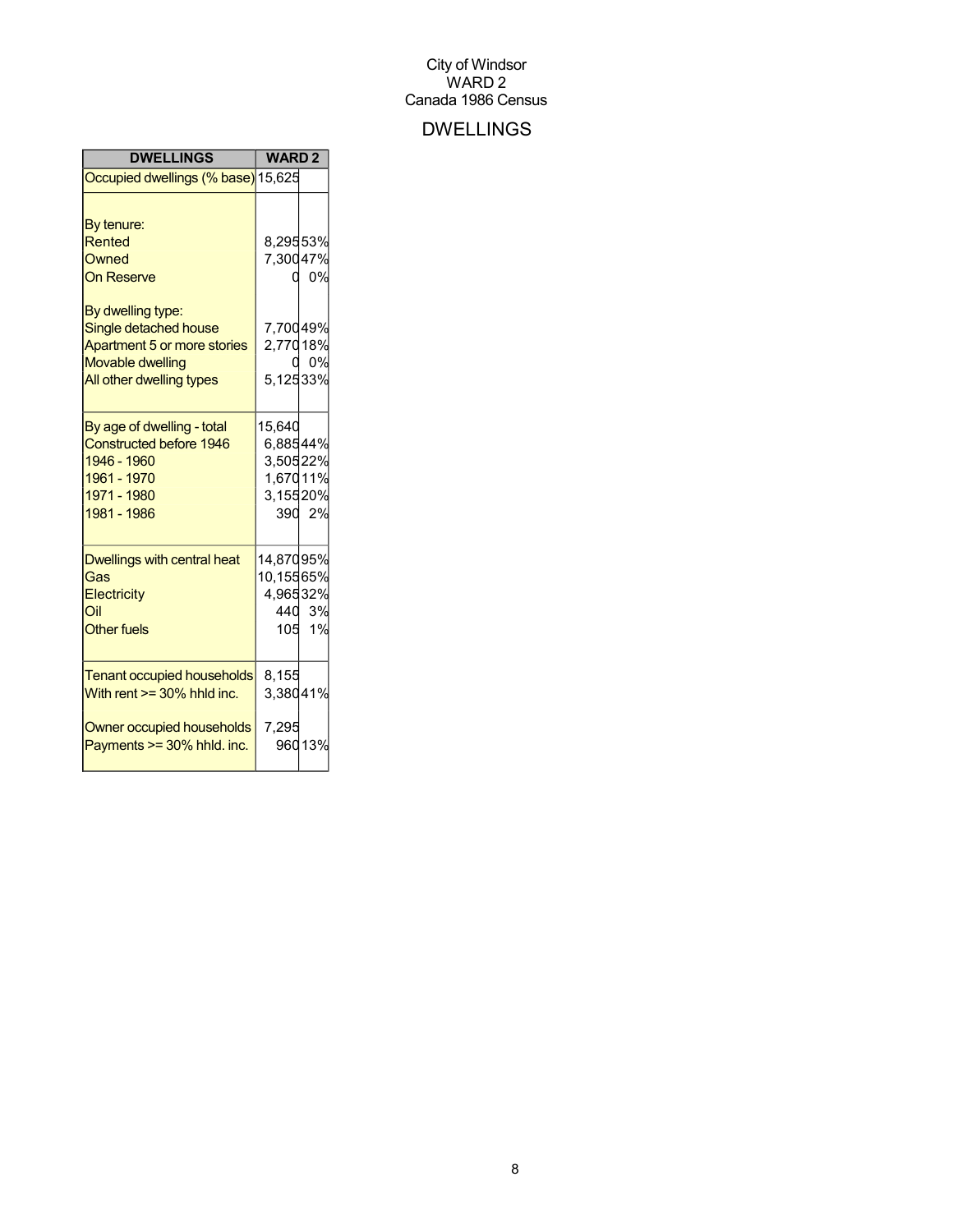## LANGUAGE-MOTHERTONGUE

| <b>LANGUAGE - MOTHER TONGUE</b> | <b>WARD 2</b> |        |
|---------------------------------|---------------|--------|
| Total responses (% Base)        | 38,825        |        |
|                                 |               |        |
| <b>Total single responses</b>   | 36,77095%     |        |
| <b>Total official languages</b> | 31,59581%     |        |
| <b>English</b>                  | 30,21078%     |        |
| French                          | 1,385 4%      |        |
|                                 |               |        |
| Total non-official languages    | 5,10513%      |        |
| German                          |               | 305 1% |
| Chinese                         |               | 760 2% |
| <b>Dutch</b>                    |               | 50 0%  |
| <b>Polish</b>                   |               | 185 0% |
| Italian                         | 1,065 3%      |        |
| Portuguese                      | 75            | 0%     |
| <b>Ukrainian</b>                |               | 255 1% |
| <b>Greek</b>                    | 330           | 1%     |
| Languages other than above      | 900           | 2%     |
|                                 |               |        |
| <b>Total multiple responses</b> | 2,055         | 5%     |
|                                 |               |        |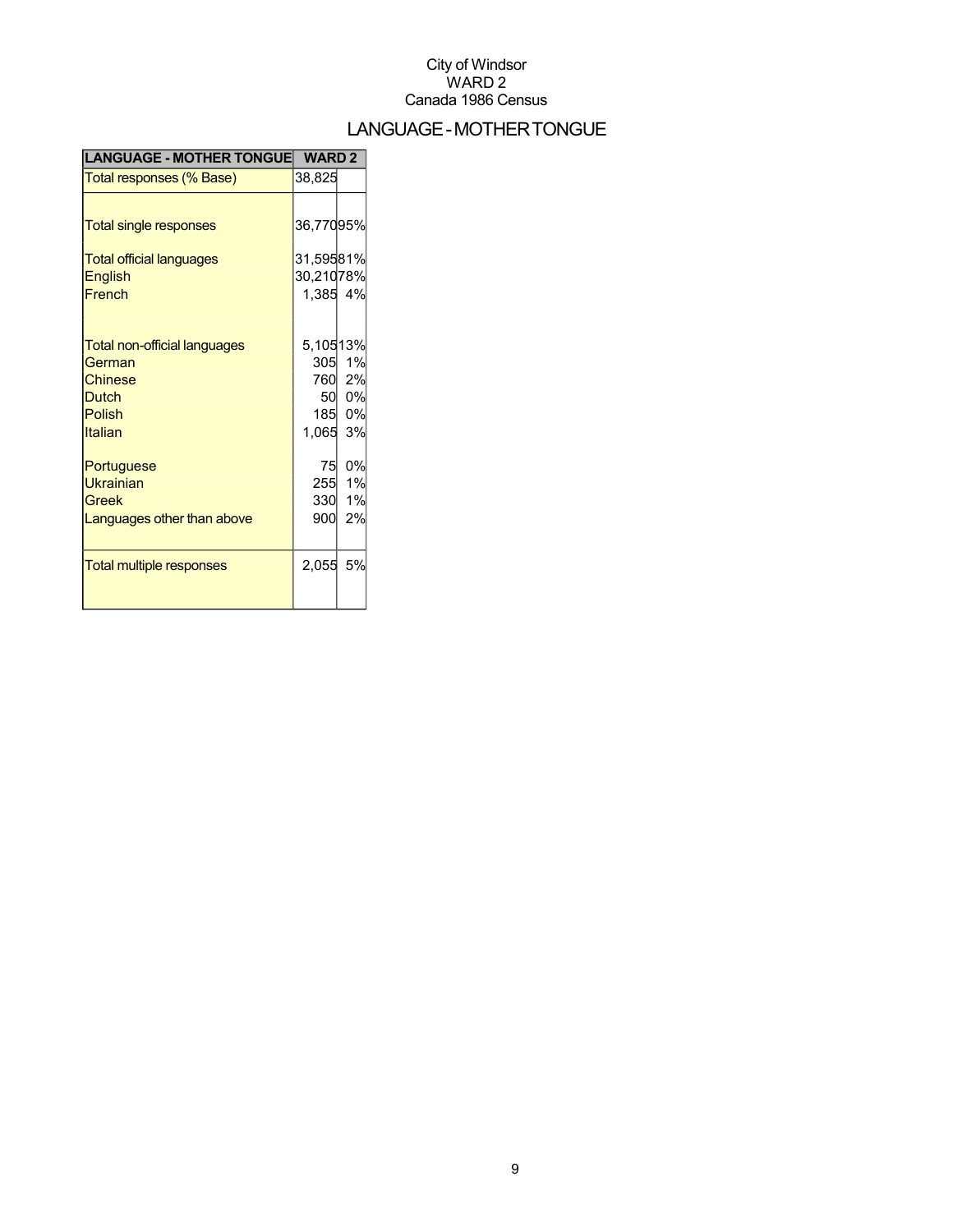## HOME LANGUAGE / ETHNIC ORIGIN

| <b>HOME LANGUAGE / ETHNIC ORIGIN</b>                                                                                                                                                                      | <b>WARD2</b>                                                                   |                                                  |
|-----------------------------------------------------------------------------------------------------------------------------------------------------------------------------------------------------------|--------------------------------------------------------------------------------|--------------------------------------------------|
| Total population (% base)                                                                                                                                                                                 | 38,849                                                                         |                                                  |
| By home language:<br><b>Total single response</b><br><b>English</b><br>French<br>Italian<br>Chinese<br>German<br>Portuguese<br><b>Greek</b><br>Other<br>Speak more than one language                      | 34,93090%<br>31,80082%<br>320<br>615<br>120<br>70<br>150<br>1,140<br>2,485     | 1%<br>2%<br>665 2%<br>0%<br>0%<br>0%<br>3%<br>6% |
| By official language:<br><b>English only</b><br><b>French only</b><br><b>Both English and French</b><br><b>Neither English nor French</b>                                                                 | 33,31586%<br>60<br>3,470<br>555                                                | 0%<br>9%<br>1%                                   |
| By ethnic origin:<br>Single origin<br><b>British</b><br>French<br><b>Aboriginal peoples</b><br>German<br>Italian<br>Ukrainian<br>Chinese<br>Dutch (Netherlands)<br>Other<br>Reported more than one origin | 24,07562%<br>11,09529%<br>4,04010%<br>730<br>1,665 4%<br>4,79512%<br>13,30534% | 115 0%<br>2%<br>510 1%<br>870 2%<br>230 1%       |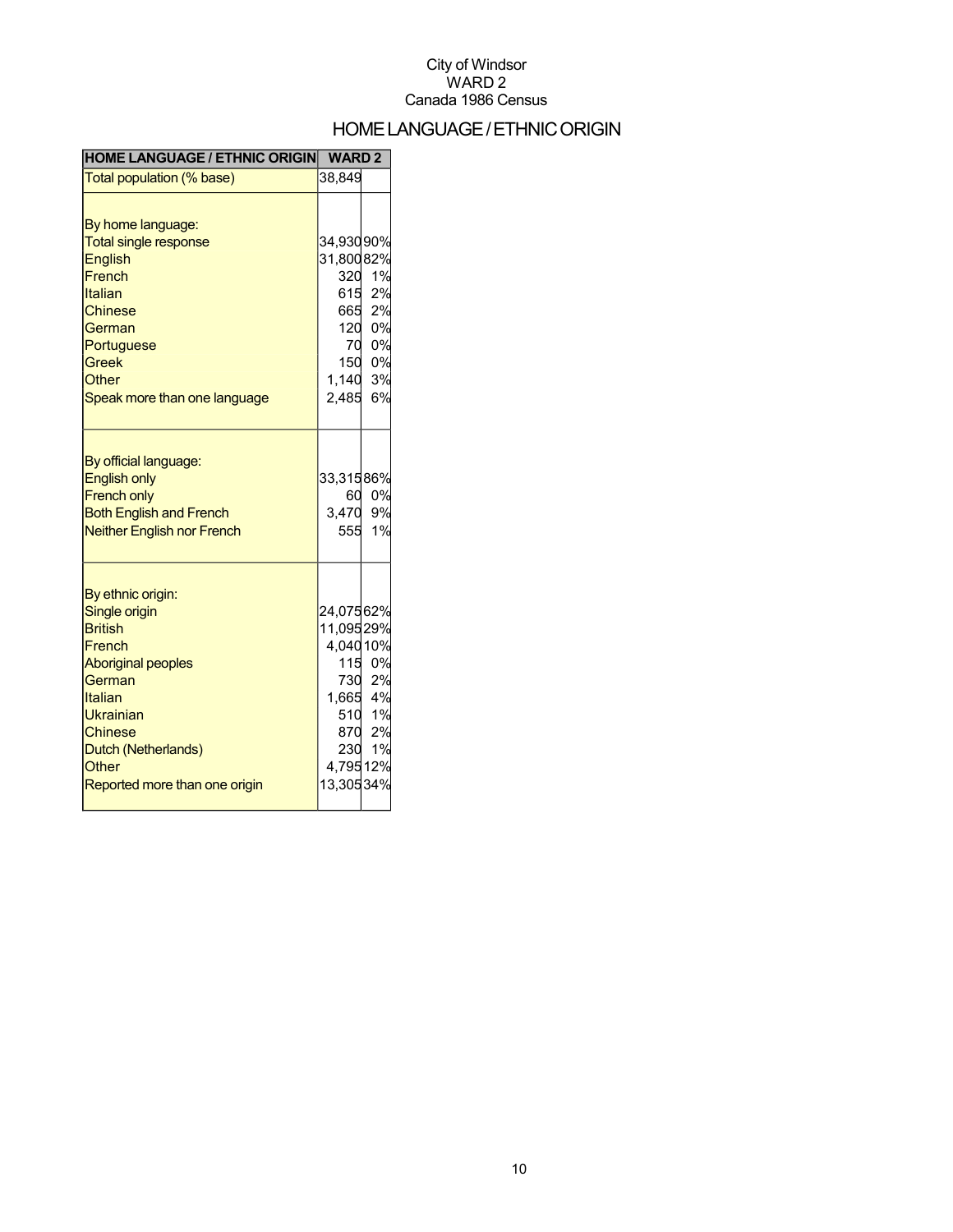## 1985INCOME

| 1985 INCOME                             | <b>WARD2</b> |    |
|-----------------------------------------|--------------|----|
| Total households (% Base)               | 15,635       |    |
| By household income:                    |              |    |
| <b>Negative Income</b>                  | 0            | 0% |
| $$0 - 9,999$                            | 3,32321%     |    |
| \$10,000 - 19,999                       | 3,76924%     |    |
| \$20,000 - 29,999                       | 2,68617%     |    |
| \$30,000 - 39,999                       | 2,401 15%    |    |
| \$40,000 - 49,999                       | 1,470        | 9% |
| \$50,000 - 59,999                       | 1,007        | 6% |
| \$60,000 - 69,999                       | 413          | 3% |
| \$70,000 - 79,999                       | 241          | 2% |
| \$80,000 - 99,999                       | 139          | 1% |
| \$100,000 and over                      | 117          | 1% |
| Aggr. household income (\$'000) 422,557 |              |    |
| Average household income \$             | 27,026       |    |
|                                         |              |    |
| Males 15 yrs+ with income               | 13,575       |    |
| Aggregate income (\$'000)               | 272,108      |    |
| Average total income \$                 | 20,045       |    |
| Females 15 yrs+ with income             | 13,260       |    |
| Aggregate income (\$'000)               | 154,666      |    |
| Average total income \$                 | 11,664       |    |
| Males 15 yrs+ with employ.inc           | 10,490       |    |
| Aggregate income (\$'000)               | 221,471      |    |
| Average employment income \$            | 21,113       |    |
|                                         |              |    |
| Females 15 yrs+ with emp.inc.           | 8,340        |    |
| Aggregate income (\$'000)               | 97,487       |    |
| Average employment income \$            | 11,689       |    |
| <b>Number of census families</b>        | 9,610        |    |
| Aggr. family income (\$'000)            | 296,375      |    |
| Average family income \$                | 30,840       |    |
| Unattached individ. with inc.           | 6,660        |    |
| Aggregate income (\$'000)               | 106,546      |    |
| Average individual income \$            | 15,998       |    |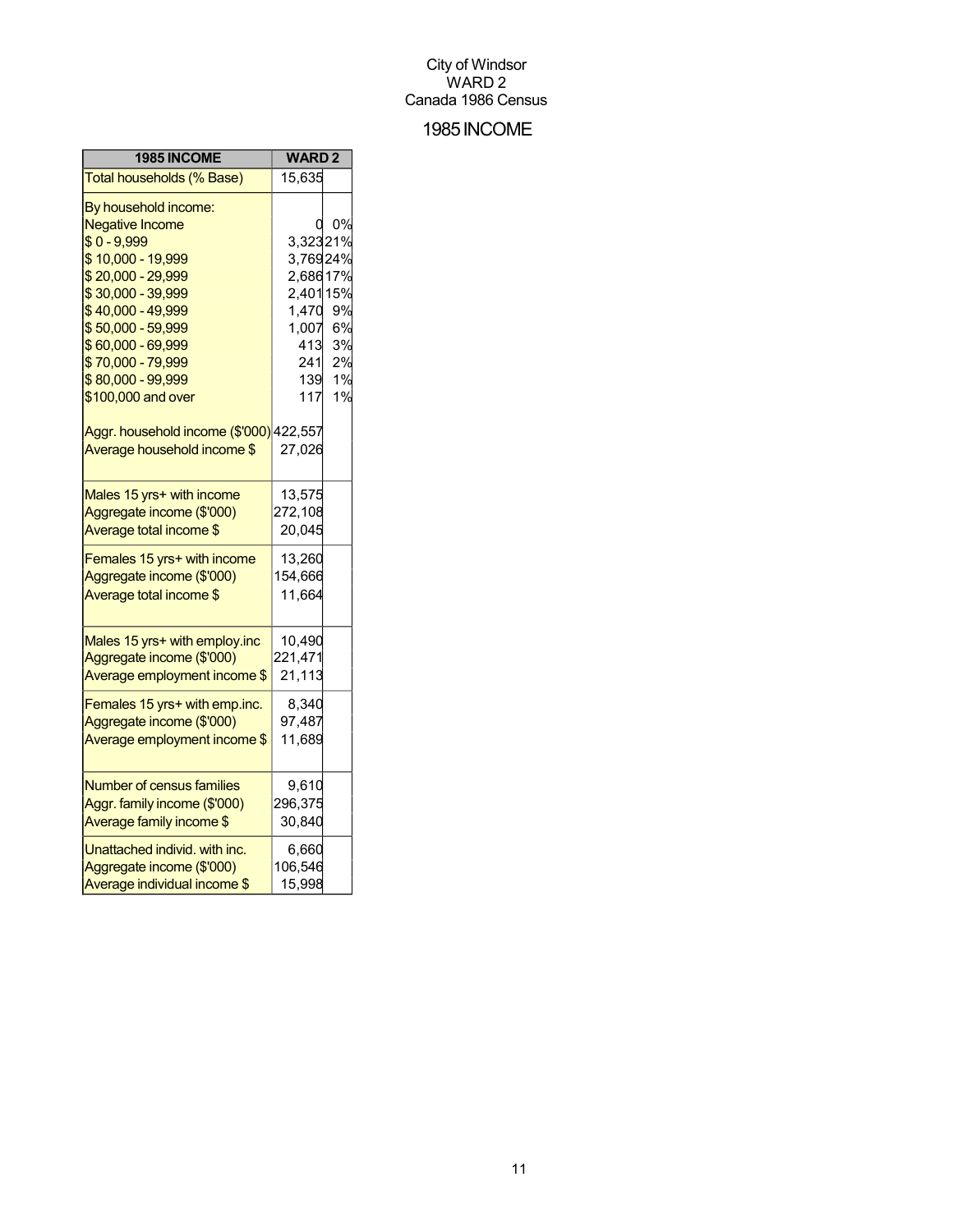## IMMIGRATION/MOBILITY

| <b>IMMIGRATION/MOBILITY</b>                                                                                                                                                                                                                                                      | <b>WARD2</b>                                                                                      |                                              |
|----------------------------------------------------------------------------------------------------------------------------------------------------------------------------------------------------------------------------------------------------------------------------------|---------------------------------------------------------------------------------------------------|----------------------------------------------|
| Total population (% Base)                                                                                                                                                                                                                                                        | 38,770                                                                                            |                                              |
| By citizenship:<br>Canadian<br><b>Other than Canadian</b>                                                                                                                                                                                                                        | 35,21591%<br>2,135                                                                                | 6%                                           |
| By immigration status:<br>Non-immigrant population<br>Born in province of res.<br>Born in another province<br>Immigrant population<br><b>United States of America</b><br><b>Other Americas</b><br><b>United Kingdom</b><br><b>Other Europe</b><br><b>Africa</b><br>Asia<br>Other | 30,06078%<br>27,16570%<br>2,865<br>7,31519%<br>945<br>290<br>1,230<br>3,055<br>115<br>1,665<br>60 | 7%<br>2%<br>1%<br>3%<br>8%<br>0%<br>4%<br>0% |
| Immigrant population - total                                                                                                                                                                                                                                                     | 7,315                                                                                             |                                              |
| By period of immigration:<br>Before 1946<br>1946 - 1966<br>1967 - 1977<br>1978 - 1982<br>1983 - 1986                                                                                                                                                                             | 1,06515%<br>2,73037%<br>1,78524%                                                                  | 93013%<br>84011%                             |
| By age at time of immigration:<br>0 - 4 years<br>5 - 19 years<br>20 years and over                                                                                                                                                                                               | 1,12015%<br>2,02028%<br>4,16557%                                                                  |                                              |
| By mobility status:<br>Persons 5 years and over<br>Non-movers (same address)<br><b>Movers</b><br>Non-migrants (same place)<br><b>Migrants</b><br>From same province<br>From other province<br>From outside Canada                                                                | 34,965<br>18,13052%<br>16,84548%<br>11,86034%<br>4,97514%<br>3,040 9%<br>715<br>1,225             | 2%<br>4%                                     |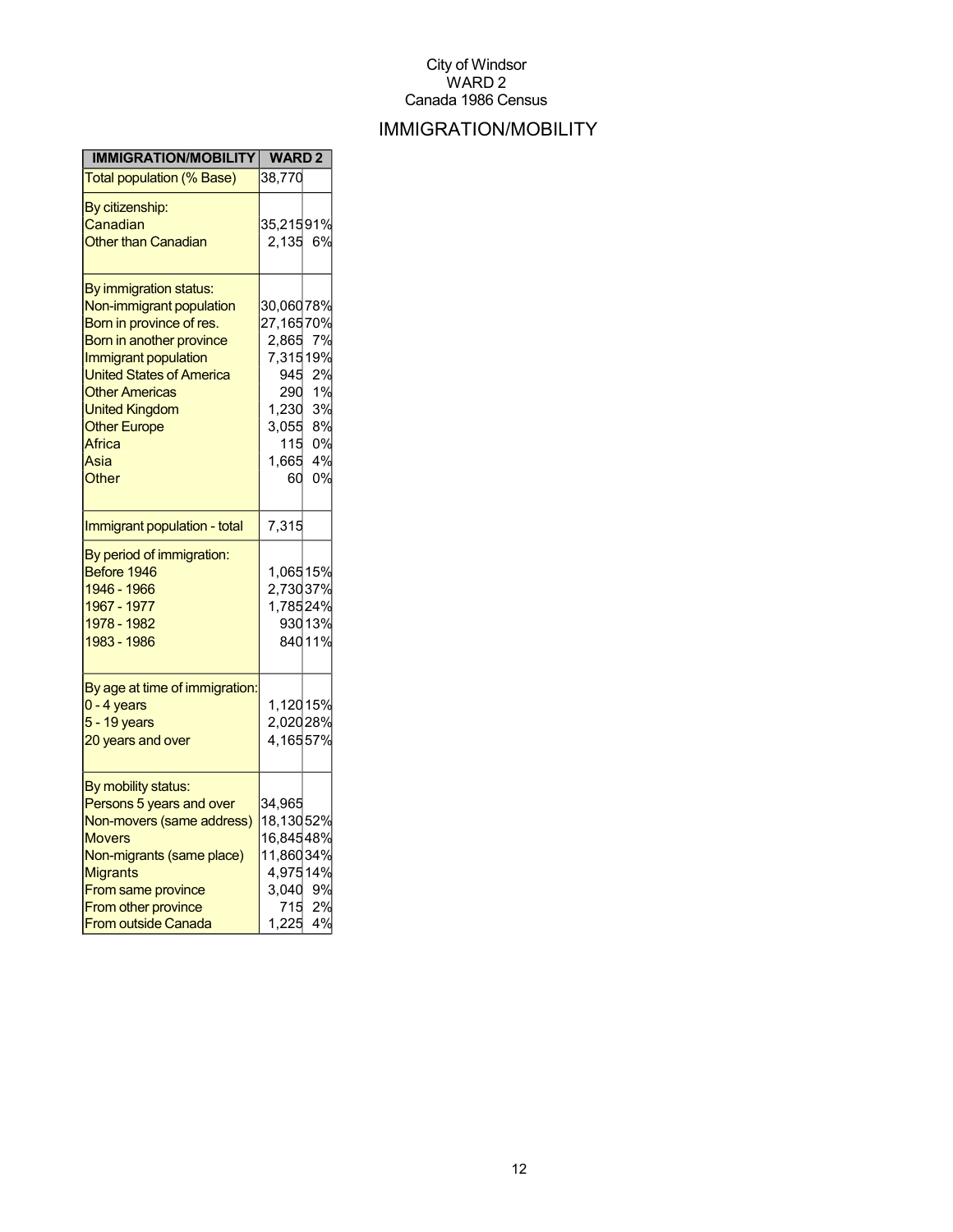## EDUCATION/QUALIFICATIONS

| <b>EDUCATION/QUALIFICATIONS</b>                                                                                                                                                                                                                                                                                                                                           | <b>WARD2</b>                                                               |                                                                             |
|---------------------------------------------------------------------------------------------------------------------------------------------------------------------------------------------------------------------------------------------------------------------------------------------------------------------------------------------------------------------------|----------------------------------------------------------------------------|-----------------------------------------------------------------------------|
| Total population 15+ years                                                                                                                                                                                                                                                                                                                                                | 30,530                                                                     |                                                                             |
| By highest level of schooling:<br>Less than grade 9<br>Grade 9 - 13, no sec. cert.<br>Grade 9 - 13, second. cert.<br>Trade certificate/diploma<br>University without degree<br>University with degree                                                                                                                                                                     | 4,97516%<br>9,78032%<br>3,85013%<br>6,15520%<br>2,95010%<br>2,775          | 9%                                                                          |
| Postsecondary educated<br>population - total (% Base)                                                                                                                                                                                                                                                                                                                     | 7,915                                                                      |                                                                             |
| By field of study:                                                                                                                                                                                                                                                                                                                                                        |                                                                            |                                                                             |
| Male with postsecondary educ.<br>Education/recreat./counsell.<br>Fine and applied arts<br>Humanities & related fields<br>Social sciences & rel. field<br>Commerce/management/bus.adm.<br>Agricult. & biolog. sciences<br>Engineering & applied scienc<br>Technic.& trades (eng & sci)<br>Health prof. science & tech.<br>Mathematics & phys. sciences<br><b>All other</b> | 4,22053%<br>195<br>145<br>285<br>245<br>1,80523%<br>115<br>175<br>5        | 2%<br>2%<br>4%<br>---<br>375 5%<br>640 8%<br>220 3%<br>3%<br>1%<br>2%<br>0% |
| Female with postsecond. educ.<br>Education/recreat./counsell.<br>Fine and applied arts<br>Humanities & related fields<br>Social sciences & rel. field<br>Commerce/management/bus.adm.<br>Agricult. & biolog. sciences<br>Engineering & applied scienc<br>Technic.& trades (eng & sci)<br>Health prof. science & tech.<br>Mathematics & phys. sciences<br>All other        | 3,69547%<br>415<br>350<br>480<br>130<br>30 <sup>°</sup><br>155<br>60<br>10 | 5%<br>4%<br>320 4%<br>6%<br>90511%<br>2%<br>0%<br>2%<br>81510%<br>1%<br>0%  |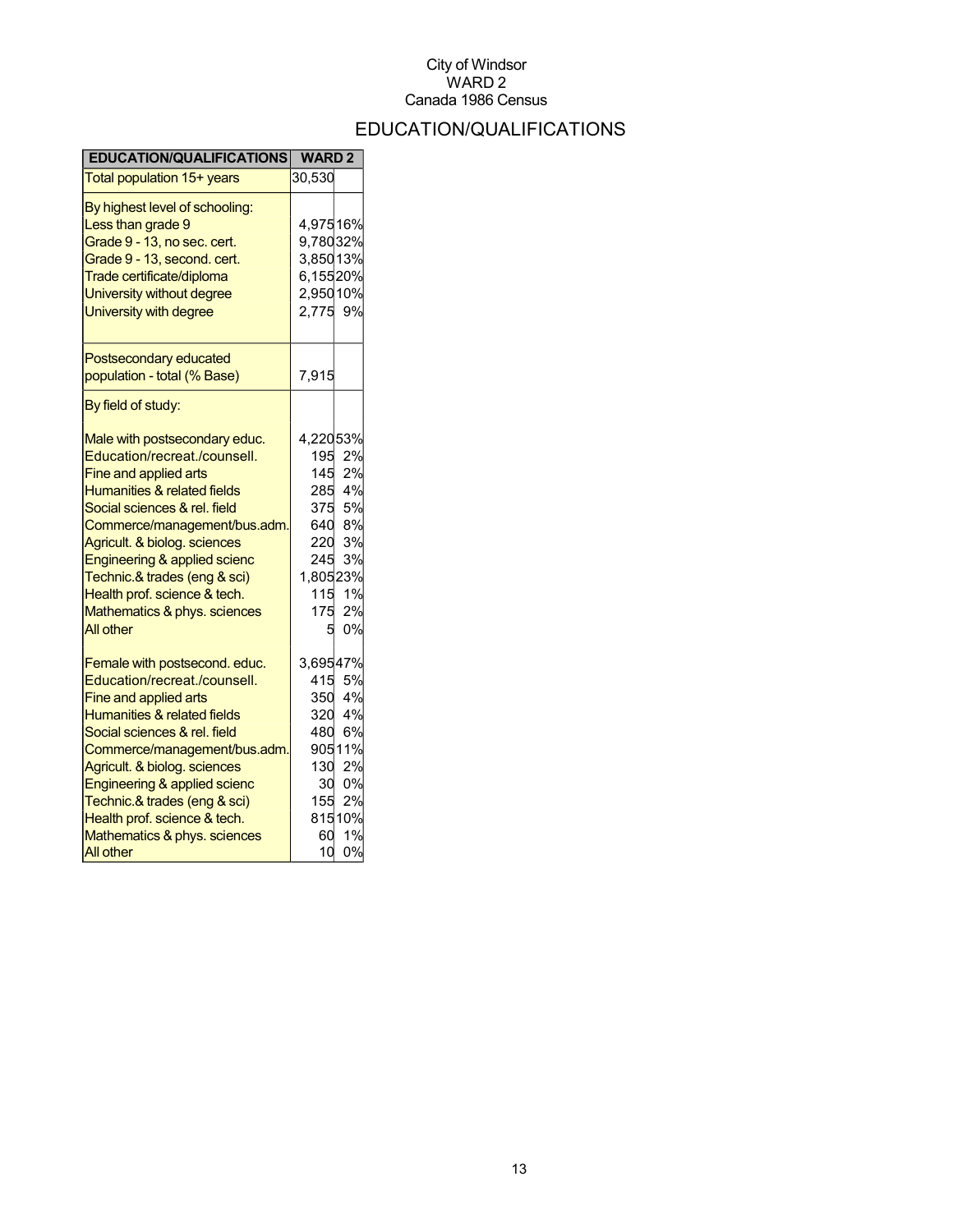## **LABOUR FORCE**

| <b>LABOUR FORCE</b>                                                                                                                                                                 | <b>WARD2</b>                                                                 |              |
|-------------------------------------------------------------------------------------------------------------------------------------------------------------------------------------|------------------------------------------------------------------------------|--------------|
| Total population 15+ years<br>Total labour force 15+ years<br>Employed<br><b>Unemployed</b><br>Persons not in labour force<br><b>Participation rate</b><br><b>Unemployment rate</b> | 30,540<br>19,27563%<br>17,15056%<br>2,130 7%<br>11,25037%<br>63.11<br>11.05  |              |
| Male population 15+ years<br><b>Labour force</b><br>Employed<br><b>Unemployed</b><br>Not in labour force<br><b>Participation rate</b><br>Unemployment rate                          | 14,57548%<br>10,86536%<br>9,77032%<br>1,085 4%<br>3,720 12%<br>74.55<br>9.99 |              |
| Female population 15+ years<br><b>Labour force</b><br>Employed<br><b>Unemployed</b><br>Not in labour force<br><b>Participation rate</b><br><b>Unemployment rate</b>                 | 15,96552%<br>8,40528%<br>7,38024%<br>1,045 3%<br>7,530 25%<br>52.65<br>12.43 |              |
| Males- all classes of worker<br><b>Paid worker</b><br>Self-employed<br>Females- all classes of worker<br><b>Paid worker</b><br>Self-employed                                        | 11,070<br>10,36594%<br>8,640<br>8,05093%<br>140                              | 305 3%<br>2% |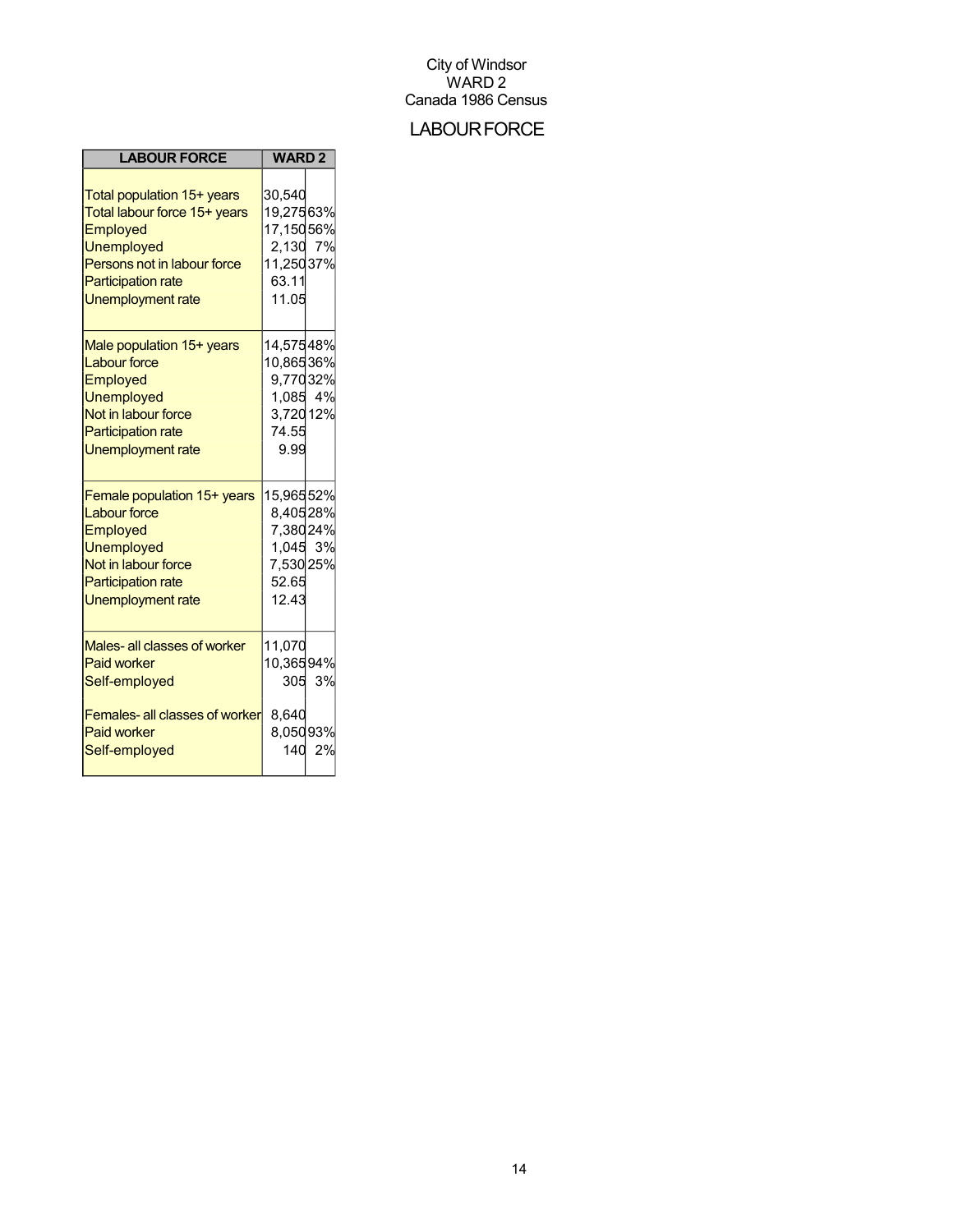## INDUSTRY/OCCUPATION

| <b>INDUSTRY/OCCUPATION</b>             | <b>WARD2</b> |                        |
|----------------------------------------|--------------|------------------------|
| perienced labour force                 |              |                        |
| By Industry: (% Base)                  | 18,835       |                        |
| <b>Agricultural &amp; rel.services</b> | 95           | 1%                     |
| Other primary industries               | 85           | 0%                     |
| <b>Manufacturing</b>                   | 5,30528%     |                        |
| <b>Construction</b>                    | 645          | 3%                     |
| <b>Transportation &amp; storage</b>    |              | 700 4%                 |
| Communication & oth. utility           | 365          | 2%                     |
| <b>Wholesale trade</b>                 | 495          | 3%                     |
| <b>Retail trade</b>                    | 2,45013%     |                        |
| Finance and insurance                  | 455          | 2%                     |
| Real estate & insur. agents            |              | 1%                     |
| <u>Business service</u>                | 235<br>750   | 4%                     |
| Government service                     |              | 845 4%                 |
| <b>Educational service</b>             | 1,320        | 7%                     |
| <b>Health &amp; social service</b>     | 1,780        | 9%                     |
| Accommodation, food, beverag           | 1,97010%     |                        |
| Other service industries               | 1,320        | 7%                     |
|                                        |              |                        |
| <b>Experienced labour force</b>        |              |                        |
| by occupation: (% Base)                | 18,835       |                        |
|                                        |              |                        |
| Managerial, administrative             | 1,205        | 6%                     |
| Nat. science, eng. & math.             | 440          | 2%                     |
| Soc. sc., religion & artist.           | 855          | 5%                     |
| <b>Teaching &amp; related</b>          | 685          | 4%                     |
| <b>Medicine &amp; health</b>           | 950          | 5%                     |
| <b>Clerical &amp; related</b>          | 2,92016%     |                        |
| Sales                                  | 1,615        | 9%                     |
| <b>Service</b>                         | 3,39018%     |                        |
| Farming & horticultural                | 200          | 1%                     |
| Other primary industries               | 30           | 0%                     |
| Processing                             | 460          | 2%                     |
| Machining & related                    | 1,115        | 6%                     |
| Prod. fabric./assemb./repair           | 2,69014%     |                        |
| <b>Construction trades</b>             | 580          | 3%                     |
| Transport equipmnt. operat.            |              | 715 4%                 |
| Material handling & related            |              | 2%<br>330 2%<br>210 1% |
| Oth. crafts & equip. operat.           |              |                        |
| Occupations not classified             | 495          | 3%                     |
|                                        |              |                        |